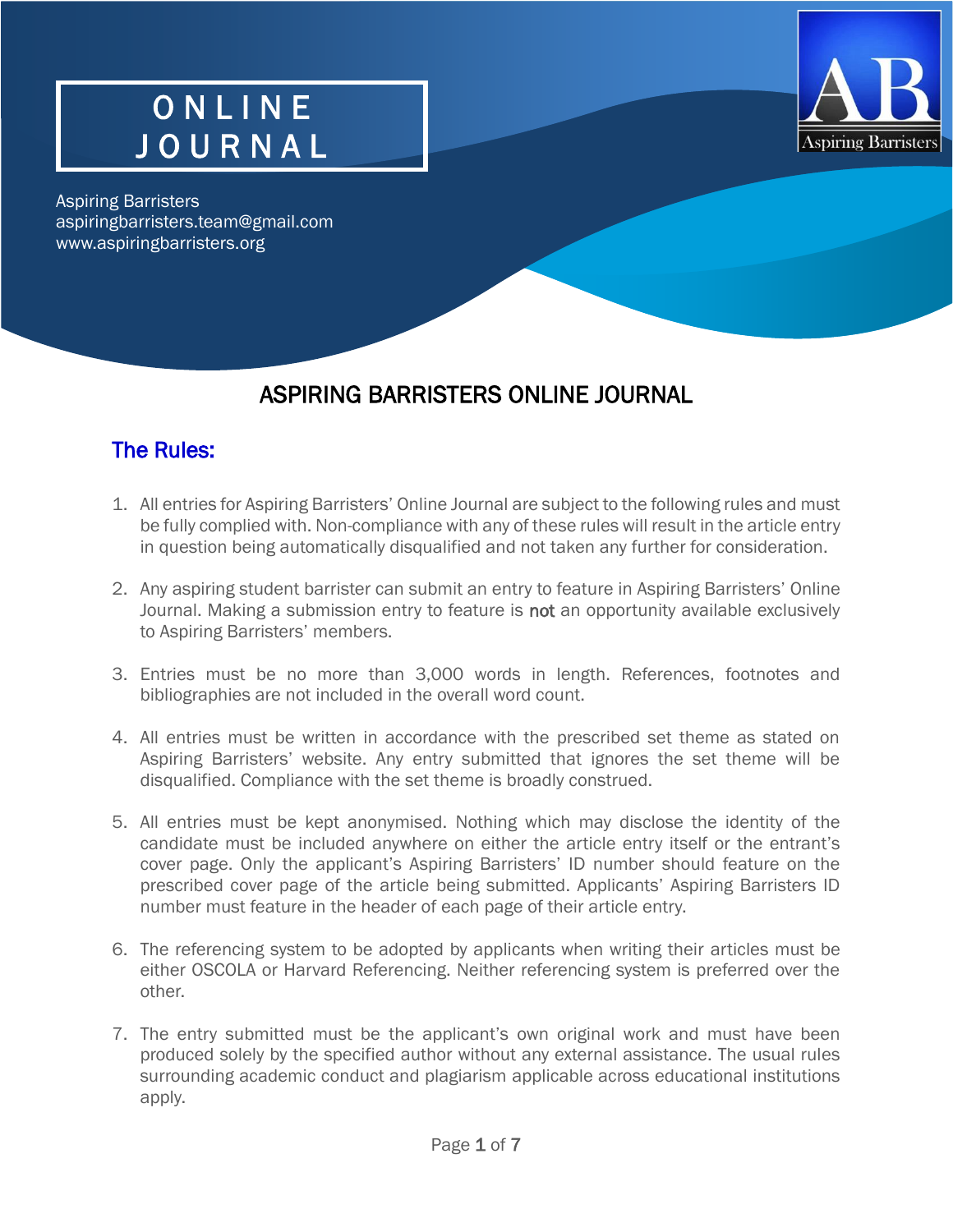

Aspiring Barristers aspiringbarristers.team@gmail.com [www.aspiringbarristers.org](http://www.aspiringbarristers.com/)

- 8. Entries which have previously been submitted as part of another journal elsewhere (whether published online or printed in hard copy) or essay competition run by another organisation, institution or society will not be accepted.
- 9. The title of the article entry must be original and have not previously been used in another piece of written work produced by the candidate. For example, the title of the applicant's university dissertation/pdf thesis.
- 10.Only one entry can be made per applicant. Numerous entries will be disregarded. In the event that more than one entry is made per candidate, the earlier article will stand and the other subsequent entry will be disregarded. Modified entries of an already submitted article will not be accepted. This is so even if the deadline has not yet passed. Entries submitted beyond the deadline will not be considered.
- 11.All entries must be typed in a clear font and size 12 text must be used. Each page must be numbered and the article double spaced. The overall word count must be clearly stated on the cover page provided. The cover page must be signed by the candidate either electronically or by hand.
- 12.Applicants must not submit an article which is the same or is the same in substance to an article entry submitted as part of the Online Journal in previous years.
- 13.An article which is written using previously submitted university coursework is allowed, provided that its previous submission was produced by the applicant only (for example, it has not been produced as part of a group project or group work), and provided that such previously submitted coursework is not subject to any university copyright issues. If you are unsure whether the latter applies to your work, you must contact your relevant academic institution where the work was previously submitted for clarification.
- 14.Previously shortlisted entrants (i.e., candidates whose articles were shortlisted as forming part of the top 10 and so featured within the Online Journal) cannot enter the competition again. Candidates whose articles were not selected as forming part of the shortlisted entries can submit future entries (subject to paragraph 12 above).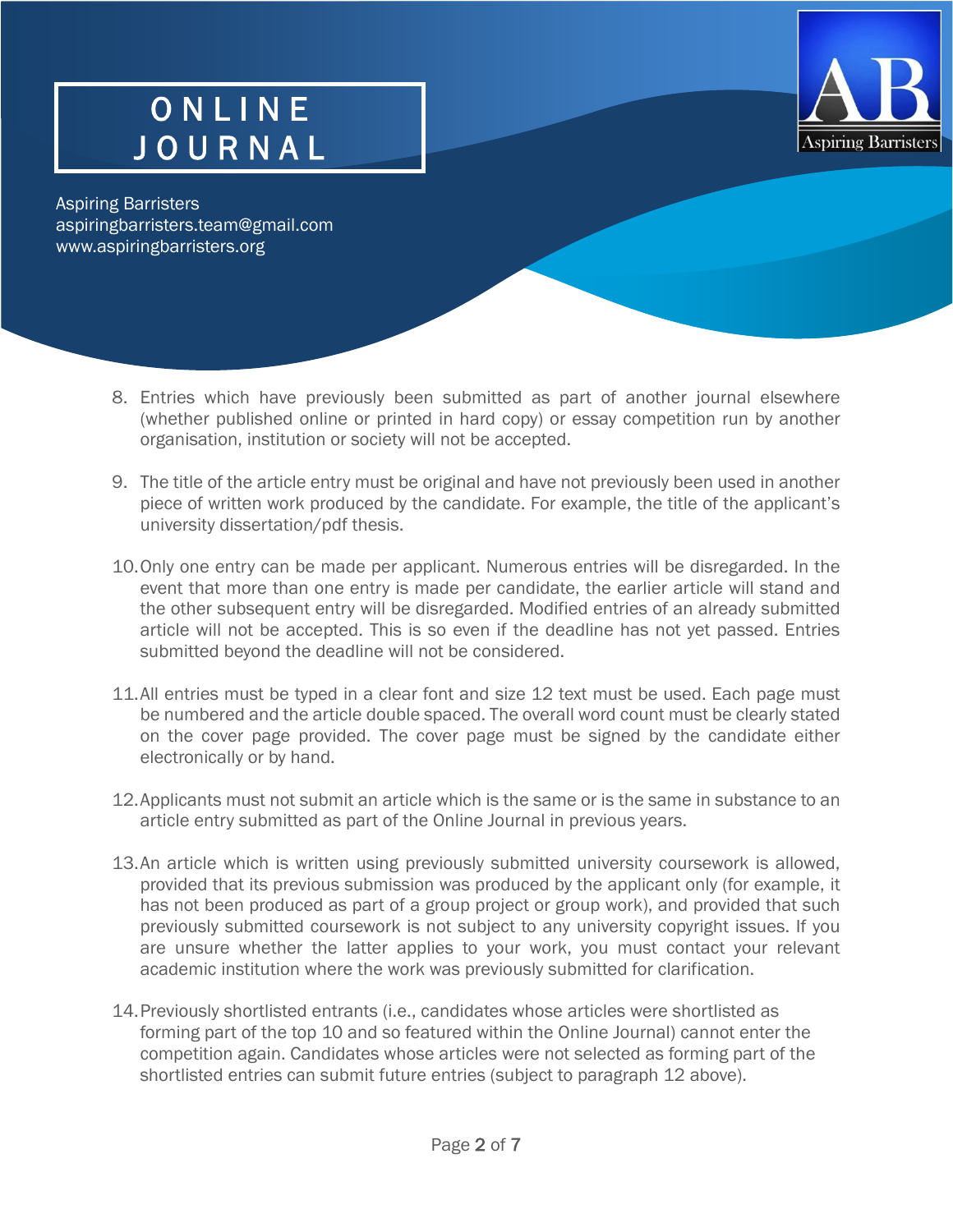

## O N L I N E J O U R N A L

Aspiring Barristers aspiringbarristers.team@gmail.com www.aspiringbarristers.org

j

#### Competition Terms and Conditions:

- 1. By submitting your entry to feature in Aspiring Barristers' Online Journal you agree and give your consent to Aspiring Barristers posting your article online as part of the Journal, across its social media platforms and website. You understand that were your essay entry to be shortlisted and so featured in the Online Journal, you grant Aspiring Barristers the right to publish and/or reproduce part or all of your article entry for marketing purposes elsewhere at any time. In so doing you accept and consent to Aspiring Barristers reformatting your article as it chooses for publication and/or promotion purposes.
- 2. You understand and accept that Aspiring Barristers reserves the right not to announce any or all 10 shortlisted candidates if it is in the Judges' opinions unanimously that there is not a suitable article(s) to shortlist in light of the requisite standard required in accordance with the marking criteria. In this instance, candidates who submitted article entries cannot request a review of that decision or request feedback as to why their article was not considered as reaching the requisite standard in accordance with the standardised marking criteria. The decision made by the Judges collectively in this instance is final.
- 3. You understand and accept that the Judging Panel's decision as to which candidates produced the top 10 articles (and so those which are to form the shortlist) is final.
- 4. You understand and accept that due to limited resources available, Aspiring Barristers is unable to inform unsuccessful candidates that their article entry has not been shortlisted. Only shortlisted candidates will be contacted direct regarding the outcome of their entry.
- 5. You understand and accept that in the event that your article entry is selected as being chosen as one of the shortlisted entries, this will mean that your article will be part of Aspiring Barristers' Online Journal. You understand and accept that there is no tangible prize for candidates being shortlisted beyond those candidates' articles featuring in the Online Journal itself.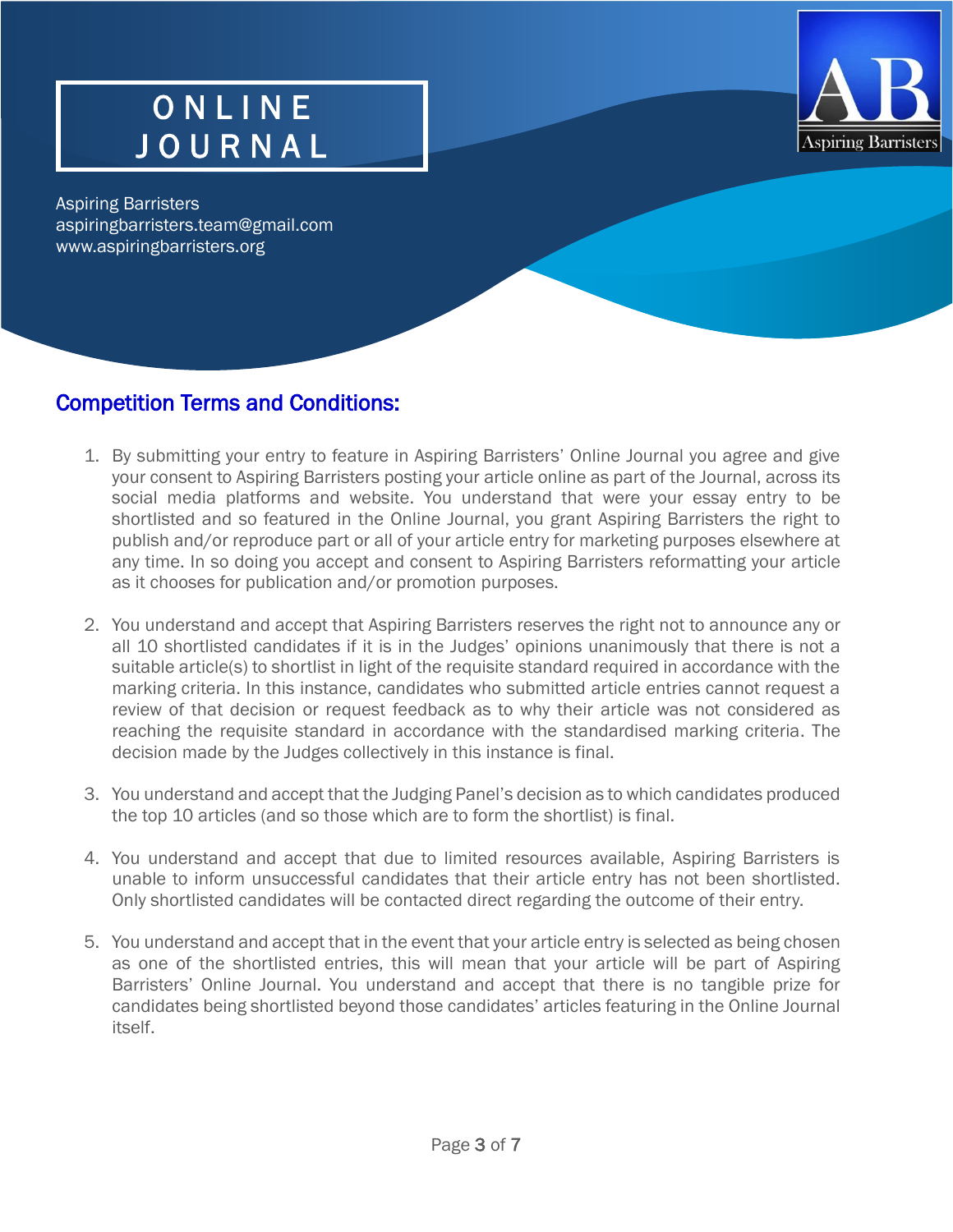

Aspiring Barristers aspiringbarristers.team@gmail.com www.aspiringbarristers.org

- 6. Applicants submitting an article entry are expected to be familiar with the rules on plagiarism applicable to their current and/or previous academic institution(s) where they have studied and been awarded qualifications from previously. By submitting an article entry you confirm that you understand the rules on plagiarism applicable to academic writing and that if you did not or were unclear, that you have since acquired that knowledge before submitting your article entry.
- 7. You understand that if you submit an article entry which is found to have been plagiarised or to have committed academic malpractice of any kind you will be automatically disqualified and will not be permitted to submit any future entries in future years of the Online Journal.
- 8. You understand and give your consent that Aspiring Barristers may scan your article entry using relevant electronic plagiarism software (for example, Turnitin) for the purpose of checking your entry for plagiarism.
- 9. Where plagiarism is found, any entrant who was successfully selected as forming part of the 10 shortlisted candidates and so featured in Aspiring Barristers' Online Journal subsequently, must remove that recognition from their CV, any future applications and must not reference that previously (now invalid) ranking elsewhere in any way however so construed. In the instance of plagiarism being found once the Online Journal has gone live, Aspiring Barristers will seek to republish the Online Journal without the plagiarised article being featured.
- 10.You understand and accept that Aspiring Barristers reserves the right to report any instances of plagiarism or academic malpractice of any proportion to the relevant Inn of Court (prospective or otherwise), relevant Chambers (prospective or otherwise) and/or relevant study institution (prospective or otherwise) where such is found to form part of your entry submitted to feature in the Online Journal.
- 11.You understand and accept that any contents of your essay entry which is abusive, inappropriate, offensive and/or discriminatory of any kind and to any degree will result in the automatic disqualification of your entry. In this instance you will not be permitted to submit an entry in future years to feature in Aspiring Barristers' Online Journal and your involvement in any of Aspiring Barristers' other Schemes or Programmes will not be permitted.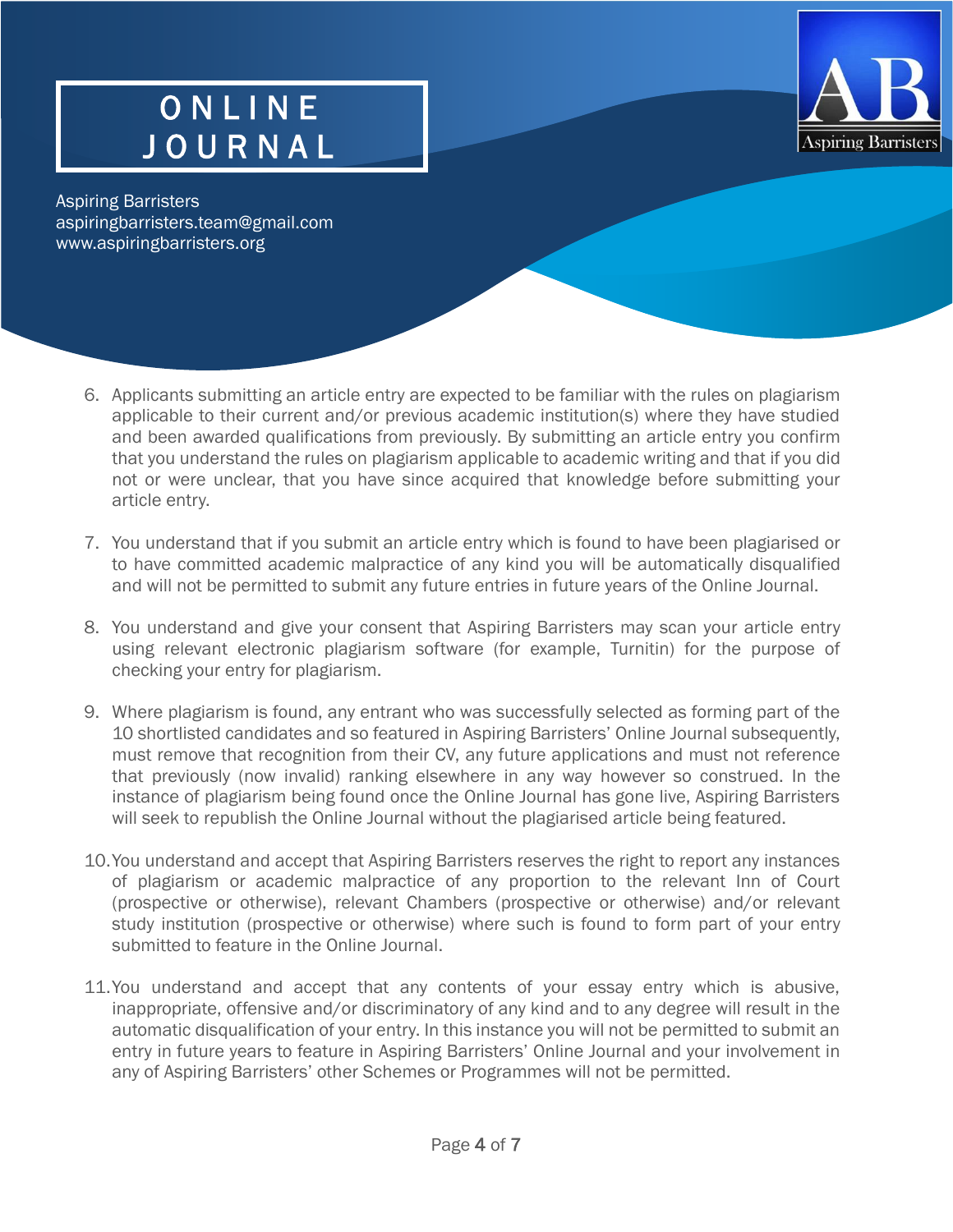

Aspiring Barristers aspiringbarristers.team@gmail.com www.aspiringbarristers.org

- 12.You understand and accept that by submitting an entry seeking to feature as part of Aspiring Barristers' Online Journal that you are thereby bound by the rules as specified above on pages 1 and 2, as well as the terms and conditions as specified above on pages 3-5.
- 13.You understand and accept that by submitting an entry seeking to feature as part of Aspiring Barristers' Online Journal that Aspiring Barristers will acquire copyright over the contents of your article.

#### Competition Marking Criterion:

- 1. Each article entry is assessed against the same standardised marking criteria and are peer reviewed by the panel of Judges. If there are any disagreements between Judges as to whether a particular article should be shortlisted over another, then the decision of the Head Judge will stand as final. The Judge acting as Head Judge rotates each year; the order of which is determined purely alphabetically.
- 2. The standardised marking criteria used by the Judging panel when marking article entries can be found below.

| <b>Aspiring Barristers Online Journal Entries: Mark Scheme</b> |                                                                                                                                                                                                                                                                  |
|----------------------------------------------------------------|------------------------------------------------------------------------------------------------------------------------------------------------------------------------------------------------------------------------------------------------------------------|
| Research                                                       | Strong candidates will show clear evidence<br>of thorough research surrounding their<br>article's chosen subject area. Research<br>sources will be varied and provide clear<br>insight into how such research has<br>contributed to the article produced.        |
| Knowledge and understanding of chosen<br>subject area          | Strong candidates will present an article<br>built upon a solid foundation of knowledge<br>and understanding of their article's subject<br>area. This understanding will be<br>substantiated by good use of a diverse<br>range of research material and possibly |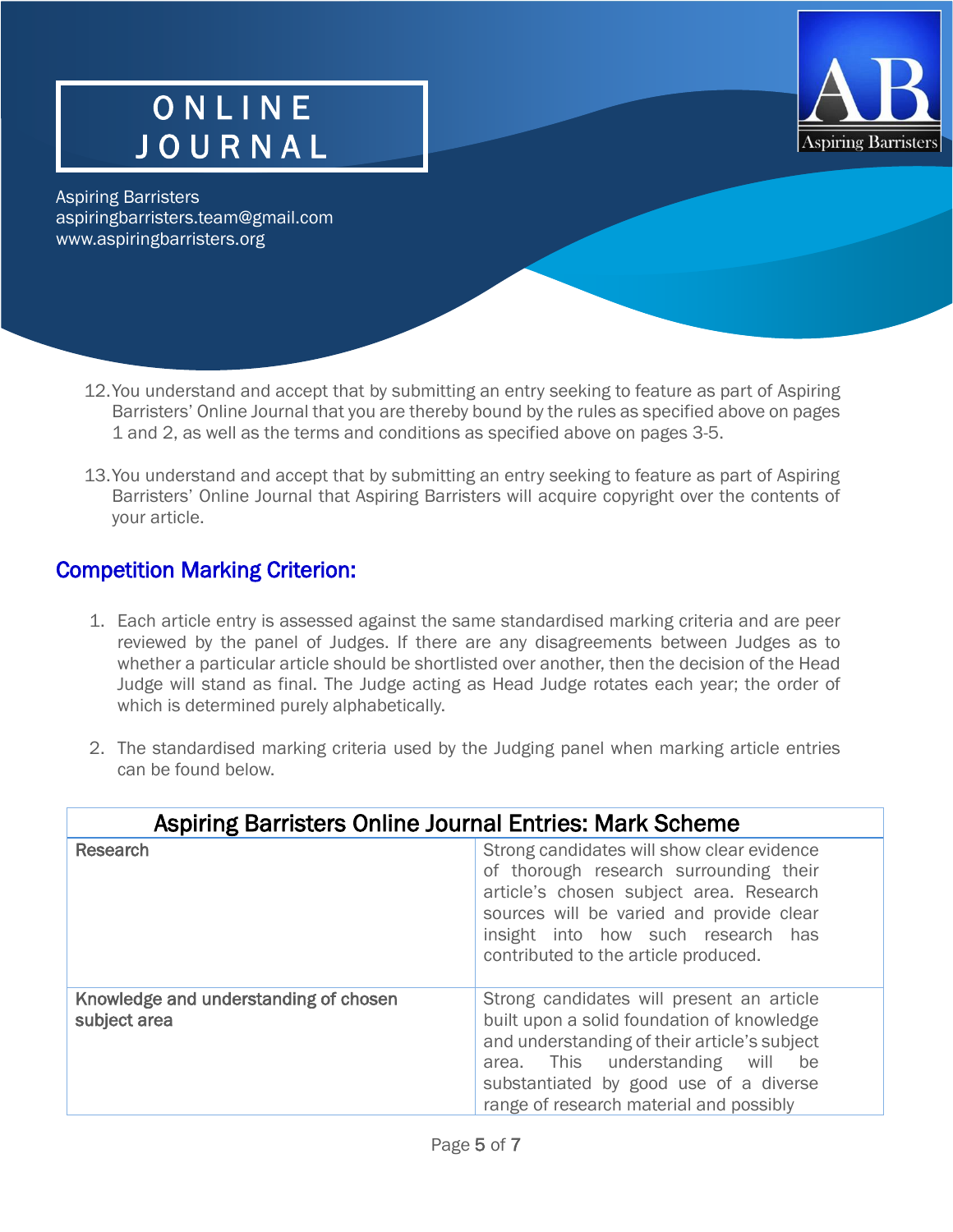

# O N L I N E J O U R N A L

Aspiring Barristers aspiringbarristers.team@gmail.com www.aspiringbarristers.org

|                                                | from their own personal experiences. Strong candidates<br>will be able to demonstrate a deep and polished<br>understanding of their subject-matter consistently<br>throughout their article.                                                                                                                                                                                                                                                                                                                                                       |
|------------------------------------------------|----------------------------------------------------------------------------------------------------------------------------------------------------------------------------------------------------------------------------------------------------------------------------------------------------------------------------------------------------------------------------------------------------------------------------------------------------------------------------------------------------------------------------------------------------|
| <b>Structure</b>                               | Strong candidates will present their work adopting a<br>clear, coherent and logical structure. Their article will<br>flow well from start to finish and read easy for its<br>readership.                                                                                                                                                                                                                                                                                                                                                           |
| <b>Critical analysis</b>                       | Strong candidates will demonstrate in their article<br>sophisticated engagement with relevant material and<br>showcase an ability to properly consider, critique,<br>question and/or challenge its content. They will be able<br>to engage effectively with and consider their subject-<br>matter through multiple lens of analysis.                                                                                                                                                                                                               |
| thought<br>and/or<br>Clarity<br>of<br>argument | Strong candidates will produce an article which is clear,<br>assured, and is the clear product of thorough thinking<br>and planning. Any argument(s) and/or points made will<br>be articulated with clarity and unambiguously.                                                                                                                                                                                                                                                                                                                     |
| <b>Originality</b>                             | Strong candidates will be able to appropriately offer<br>their own thoughts, ideas, analysis and/or argument(s)<br>in their article having built and developed those upon<br>material already available. Exceptional candidates will<br>be able to consider alternative insights and/or school of<br>thought in their subject area. They will be able to offer<br>refined wider insight(s) and/or contribution(s) within<br>their chosen subject area beyond those which are<br>already established and available in other relevant<br>literature. |